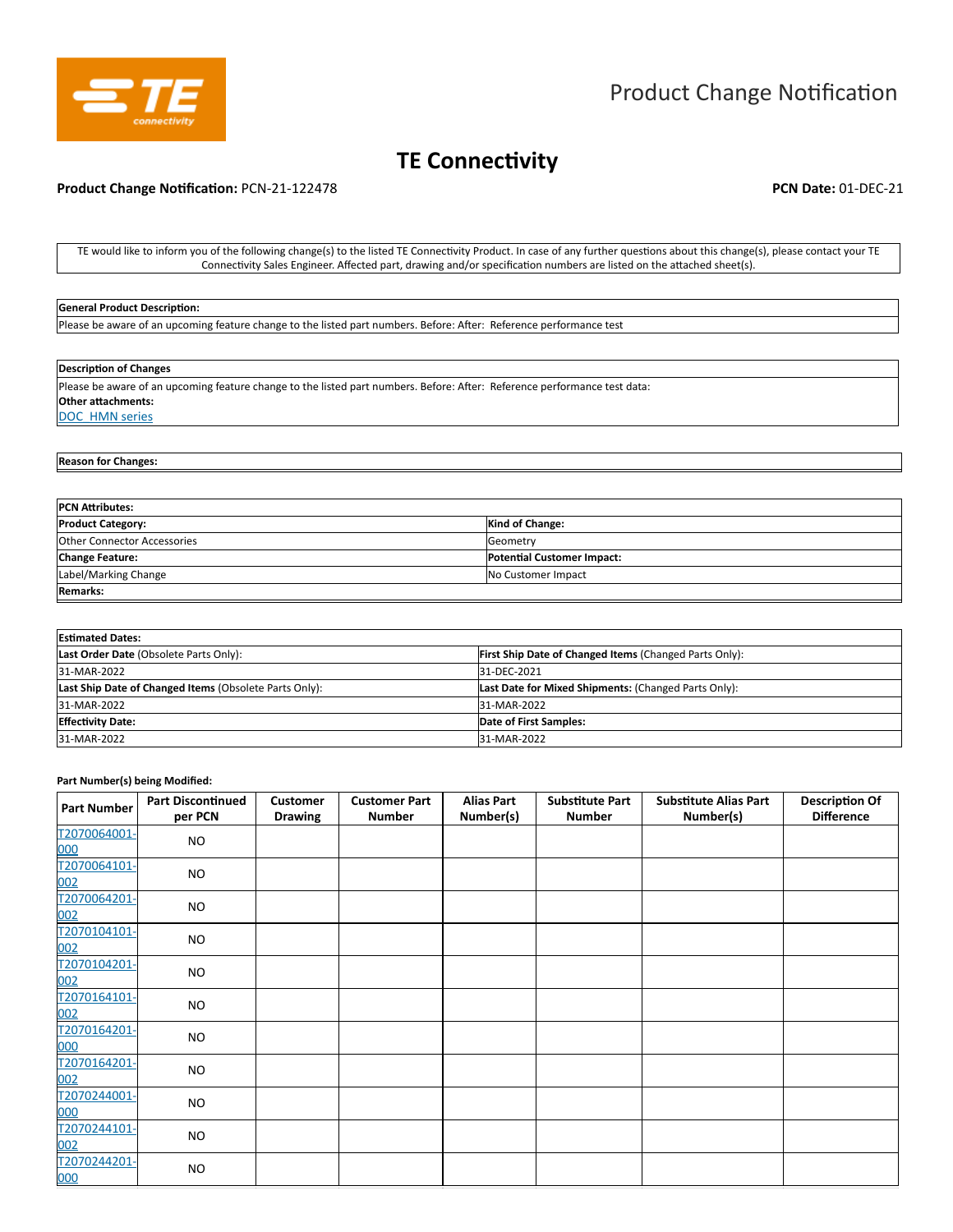| <b>Part Number</b>  | <b>Part Discontinued</b><br>per PCN | <b>Customer</b><br><b>Drawing</b> | <b>Customer Part</b><br><b>Number</b> | <b>Alias Part</b><br>Number(s) | <b>Substitute Part</b><br><b>Number</b> | <b>Substitute Alias Part</b><br>Number(s) | <b>Description Of</b><br><b>Difference</b> |
|---------------------|-------------------------------------|-----------------------------------|---------------------------------------|--------------------------------|-----------------------------------------|-------------------------------------------|--------------------------------------------|
| T2070244201-<br>002 | NO                                  |                                   |                                       |                                |                                         |                                           |                                            |
| T2071064101-<br>000 | <b>NO</b>                           |                                   |                                       |                                |                                         |                                           |                                            |
| T2071064201-<br>000 | <b>NO</b>                           |                                   |                                       |                                |                                         |                                           |                                            |
| T2071164101-<br>000 | NO.                                 |                                   |                                       |                                |                                         |                                           |                                            |
| T2071244101-<br>000 | <b>NO</b>                           |                                   |                                       |                                |                                         |                                           |                                            |
| T2071244201-<br>000 | <b>NO</b>                           |                                   |                                       |                                |                                         |                                           |                                            |
| T2079104101-<br>002 | NO.                                 |                                   |                                       |                                |                                         |                                           |                                            |
| T2079104201-<br>002 | <b>NO</b>                           |                                   |                                       |                                |                                         |                                           |                                            |

The documents listed below are being modified. Related parts that are not explicitly listed on this PCN are not being modified or discontinued as per the PCN. The Last Order Date, Last Ship Date, First Date to Ship Changed Parts and last date for Mixed Shipments apply only to parts explicitly listed on this PCN.

## **Customer Drawing(s) Being Modified:**

| <b>Drawing Number</b> | <b>Related Part Number</b>                     | Customer Part Number Current Revision New Revision |           |  |
|-----------------------|------------------------------------------------|----------------------------------------------------|-----------|--|
|                       | T2070064001000T2070064001-000                  |                                                    | A2        |  |
|                       | T2070064X01002T2070064101-002                  |                                                    |           |  |
|                       | T2070104X01002T2070104101-002                  |                                                    |           |  |
|                       | T2070164001000T2070164201-000                  |                                                    |           |  |
|                       | T2070164X01002T2070164101-002                  |                                                    |           |  |
|                       | T2070244001000T2070244001-000, T2070244201-000 |                                                    |           |  |
|                       | T2070244X01002T2070244101-002, T2070244201-002 |                                                    |           |  |
|                       | T2071064X01000T2071064101-000, T2071064201-000 |                                                    |           |  |
|                       | T2071164X01000T2071164101-000                  |                                                    |           |  |
|                       | T2071244X01000T2071244101-000                  |                                                    |           |  |
|                       | T2079104X01002T2079104101-002                  |                                                    |           |  |
|                       | T2111027201000T2111027201-001                  |                                                    | <b>B1</b> |  |

## **Part Number(s) being Modified:**

| <b>Part Number</b>  | <b>Part Discontinued</b><br>per PCN | <b>Customer</b><br><b>Drawing</b> | <b>Customer Part</b><br><b>Number</b> | <b>Alias Part</b><br>Number(s) | <b>Substitute Part</b><br><b>Number</b> | <b>Substitute Alias Part</b><br>Number(s) | <b>Description Of</b><br><b>Difference</b> |
|---------------------|-------------------------------------|-----------------------------------|---------------------------------------|--------------------------------|-----------------------------------------|-------------------------------------------|--------------------------------------------|
| T2071064101-<br>000 | <b>NO</b>                           |                                   |                                       |                                |                                         |                                           |                                            |
| T2071244101-<br>000 | N <sub>O</sub>                      |                                   |                                       |                                |                                         |                                           |                                            |

The documents listed below are being modified. Related parts that are not explicitly listed on this PCN are not being modified or discontinued as per the PCN. The Last Order Date, Last Ship Date, First Date to Ship Changed Parts and last date for Mixed Shipments apply only to parts explicitly listed on this PCN.

## **Customer Drawing(s) Being Modified:**

|                               | Drawing NumberRelated Part NumberCustomer Part NumberCurrent Revision New Revision |  |
|-------------------------------|------------------------------------------------------------------------------------|--|
| T2071064X01000T2071064101-000 |                                                                                    |  |
| T2071244X01000T2071244101-000 |                                                                                    |  |

**Part Number(s) being Modified:**

| <b>Part Number</b>  | <b>Part Discontinued</b><br>per PCN | <b>Customer</b><br><b>Drawing</b> | Customer Part<br><b>Number</b> | <b>Alias Part</b><br>Number(s) | <b>Substitute Part</b><br><b>Number</b> | <b>Substitute Alias Part</b><br>Number(s) | <b>Description Of</b><br><b>Difference</b> |
|---------------------|-------------------------------------|-----------------------------------|--------------------------------|--------------------------------|-----------------------------------------|-------------------------------------------|--------------------------------------------|
| T2070064101-<br>002 | N <sub>O</sub>                      |                                   |                                |                                |                                         |                                           |                                            |
| T2070064201-<br>002 | N <sub>O</sub>                      |                                   |                                |                                |                                         |                                           |                                            |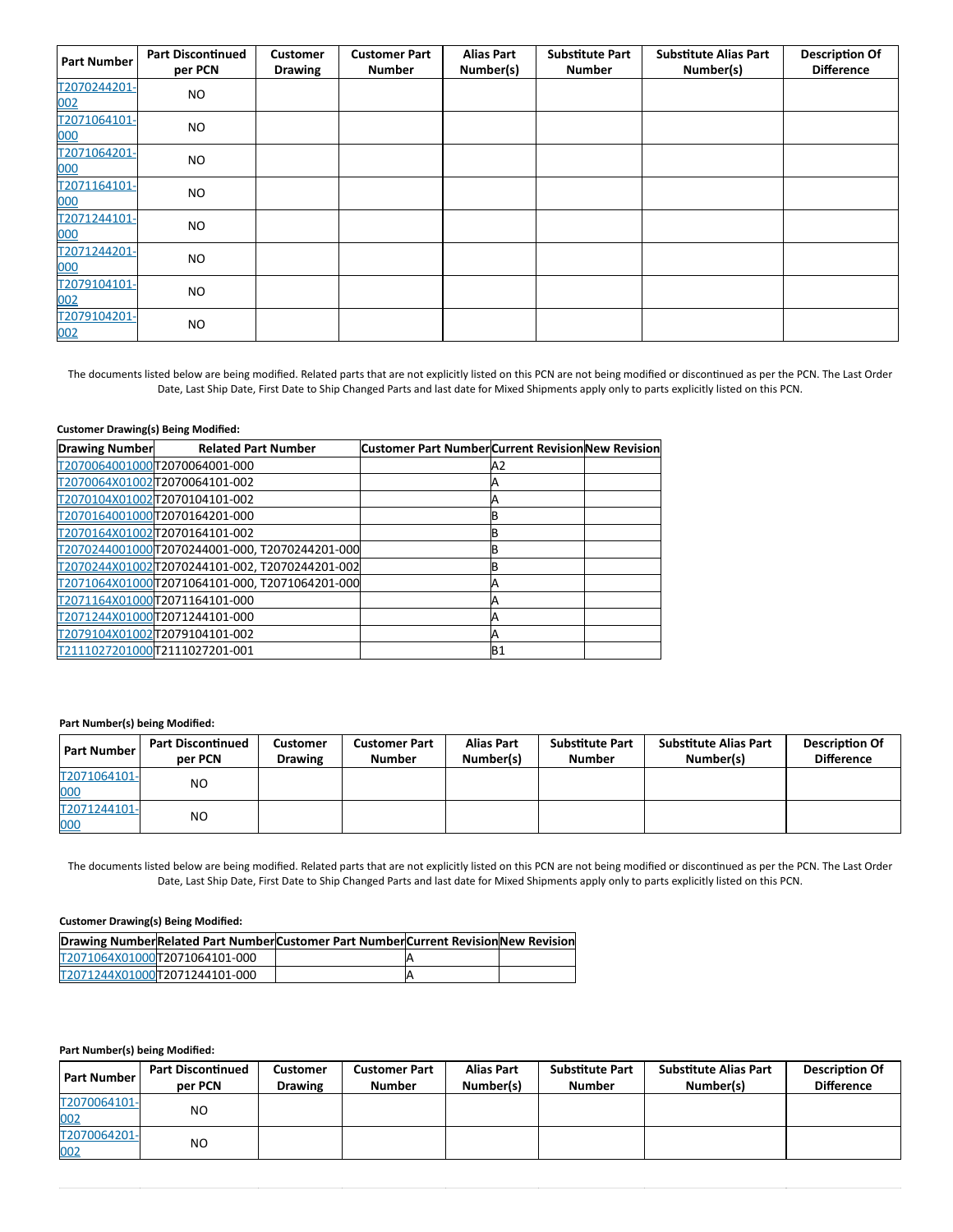| <b>Part Number</b>                         | <b>Part Discontinued</b> | <b>Customer</b> | <b>Customer Part</b> | <b>Alias Part</b> | <b>Substitute Part</b> | <b>Substitute Alias Part</b> | <b>Description Of</b> |
|--------------------------------------------|--------------------------|-----------------|----------------------|-------------------|------------------------|------------------------------|-----------------------|
|                                            | per PCN                  | <b>Drawing</b>  | <b>Number</b>        | Number(s)         | <b>Number</b>          | Number(s)                    | <b>Difference</b>     |
| T2070104101-                               | <b>NO</b>                |                 |                      |                   |                        |                              |                       |
| 002<br>T2070104201-<br>002<br>T2070164101- | <b>NO</b>                |                 |                      |                   |                        |                              |                       |
| 002<br>T2070164201-                        | <b>NO</b>                |                 |                      |                   |                        |                              |                       |
| 000<br>T2070164201-                        | <b>NO</b>                |                 |                      |                   |                        |                              |                       |
| 002<br>T2070244101-                        | <b>NO</b>                |                 |                      |                   |                        |                              |                       |
| 002<br>T2070244201-                        | <b>NO</b>                |                 |                      |                   |                        |                              |                       |
| 000<br>T2070244201-                        | <b>NO</b>                |                 |                      |                   |                        |                              |                       |
| 002<br>T2071064101-                        | <b>NO</b>                |                 |                      |                   |                        |                              |                       |
| 000<br>T2071064201-                        | <b>NO</b>                |                 |                      |                   |                        |                              |                       |
| 000                                        | <b>NO</b>                |                 |                      |                   |                        |                              |                       |
| T2071244101-<br>000                        | <b>NO</b>                |                 |                      |                   |                        |                              |                       |
| T2071244201-<br>000                        | <b>NO</b>                |                 |                      |                   |                        |                              |                       |
| T2079104101-<br>002                        | <b>NO</b>                |                 |                      |                   |                        |                              |                       |
| T2079104201-<br>002                        | <b>NO</b>                |                 |                      |                   |                        |                              |                       |

The documents listed below are being modified. Related parts that are not explicitly listed on this PCN are not being modified or discontinued as per the PCN. The Last Order Date, Last Ship Date, First Date to Ship Changed Parts and last date for Mixed Shipments apply only to parts explicitly listed on this PCN.

# **Customer Drawing(s) Being Modified:**

|                               | Drawing NumberRelated Part NumberCustomer Part NumberCurrent RevisionNew Revision |  |
|-------------------------------|-----------------------------------------------------------------------------------|--|
| T2070064X01002T2070064101-002 |                                                                                   |  |
| T2070104X01002T2070104101-002 |                                                                                   |  |
| T2070164001000T2070164201-000 |                                                                                   |  |
| T2070164X01002T2070164101-002 |                                                                                   |  |
| T2070244X01002T2070244101-002 |                                                                                   |  |
| T2071064X01000T2071064201-000 |                                                                                   |  |
| T2079104X01002T2079104101-002 |                                                                                   |  |

#### **Part Number(s) being Modified:**

| <b>Part Number</b>  | <b>Part Discontinued</b><br>per PCN | <b>Customer</b><br><b>Drawing</b> | <b>Customer Part</b><br><b>Number</b> | <b>Alias Part</b><br>Number(s) | <b>Substitute Part</b><br><b>Number</b> | <b>Substitute Alias Part</b><br>Number(s) | <b>Description Of</b><br><b>Difference</b> |
|---------------------|-------------------------------------|-----------------------------------|---------------------------------------|--------------------------------|-----------------------------------------|-------------------------------------------|--------------------------------------------|
| T2070064101-<br>002 | <b>NO</b>                           |                                   |                                       |                                |                                         |                                           |                                            |
| T2070064201-<br>002 | <b>NO</b>                           |                                   |                                       |                                |                                         |                                           |                                            |
| T2070104101-<br>002 | <b>NO</b>                           |                                   |                                       |                                |                                         |                                           |                                            |
| T2070164101-<br>002 | <b>NO</b>                           |                                   |                                       |                                |                                         |                                           |                                            |
| T2070164201-<br>000 | <b>NO</b>                           |                                   |                                       |                                |                                         |                                           |                                            |
| T2070244201-<br>000 | <b>NO</b>                           |                                   |                                       |                                |                                         |                                           |                                            |
| T2070244201-<br>002 | <b>NO</b>                           |                                   |                                       |                                |                                         |                                           |                                            |
| T2071064101-<br>000 | <b>NO</b>                           |                                   |                                       |                                |                                         |                                           |                                            |
| T2071064201-<br>000 | <b>NO</b>                           |                                   |                                       |                                |                                         |                                           |                                            |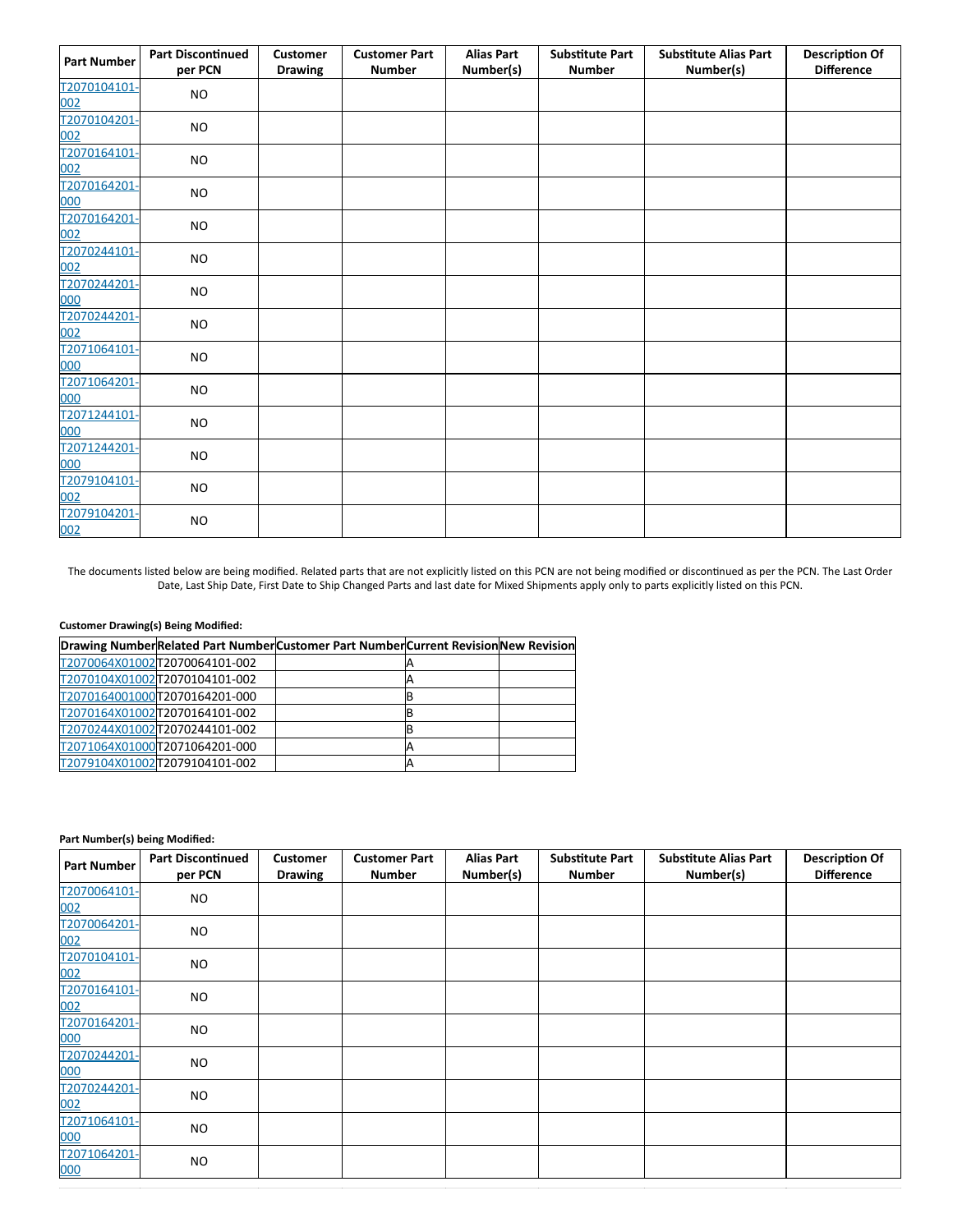| <b>Part Number</b>  | <b>Part Discontinued</b><br>per PCN | Customer<br><b>Drawing</b> | <b>Customer Part</b><br><b>Number</b> | <b>Alias Part</b><br>Number(s) | <b>Substitute Part</b><br><b>Number</b> | <b>Substitute Alias Part</b><br>Number(s) | <b>Description Of</b><br><b>Difference</b> |
|---------------------|-------------------------------------|----------------------------|---------------------------------------|--------------------------------|-----------------------------------------|-------------------------------------------|--------------------------------------------|
| T2071244101-<br>000 | N <sub>O</sub>                      |                            |                                       |                                |                                         |                                           |                                            |
| T2071244201-<br>000 | N <sub>O</sub>                      |                            |                                       |                                |                                         |                                           |                                            |

The documents listed below are being modified. Related parts that are not explicitly listed on this PCN are not being modified or discontinued as per the PCN. The Last Order Date, Last Ship Date, First Date to Ship Changed Parts and last date for Mixed Shipments apply only to parts explicitly listed on this PCN.

# **Customer Drawing(s) Being Modified:**

|                               | Drawing NumberRelated Part NumberCustomer Part NumberCurrent RevisionNew Revision |  |
|-------------------------------|-----------------------------------------------------------------------------------|--|
| T2070064X01002T2070064101-002 |                                                                                   |  |
| T2070104X01002T2070104101-002 |                                                                                   |  |
| T2070164001000T2070164201-000 |                                                                                   |  |
| T2070164X01002T2070164101-002 |                                                                                   |  |
| T2070244001000T2070244201-000 |                                                                                   |  |
| T2070244X01002T2070244201-002 |                                                                                   |  |
| T2071064X01000T2071064101-000 |                                                                                   |  |
|                               |                                                                                   |  |

## **Part Number(s) being Modified:**

| <b>Part Number</b>  | <b>Part Discontinued</b><br>per PCN | <b>Customer</b><br><b>Drawing</b> | <b>Customer Part</b><br><b>Number</b> | <b>Alias Part</b><br>Number(s) | <b>Substitute Part</b><br><b>Number</b> | <b>Substitute Alias Part</b><br>Number(s) | <b>Description Of</b><br><b>Difference</b> |
|---------------------|-------------------------------------|-----------------------------------|---------------------------------------|--------------------------------|-----------------------------------------|-------------------------------------------|--------------------------------------------|
| T2070064001-<br>000 | NO.                                 |                                   |                                       |                                |                                         |                                           |                                            |
| T2070244001-<br>000 | NO.                                 |                                   |                                       |                                |                                         |                                           |                                            |
| T2071164101-<br>000 | NO.                                 |                                   |                                       |                                |                                         |                                           |                                            |

The documents listed below are being modified. Related parts that are not explicitly listed on this PCN are not being modified or discontinued as per the PCN. The Last Order Date, Last Ship Date, First Date to Ship Changed Parts and last date for Mixed Shipments apply only to parts explicitly listed on this PCN.

# **Customer Drawing(s) Being Modified:**

|                               | Drawing NumberRelated Part Number Customer Part Number Current Revision New Revision |     |  |
|-------------------------------|--------------------------------------------------------------------------------------|-----|--|
| T2070064001000T2070064001-000 |                                                                                      | 'A2 |  |
| T2070244001000T2070244001-000 |                                                                                      |     |  |
| T2071164X01000T2071164101-000 |                                                                                      |     |  |
| T2111027201000T2111027201-001 |                                                                                      | IB1 |  |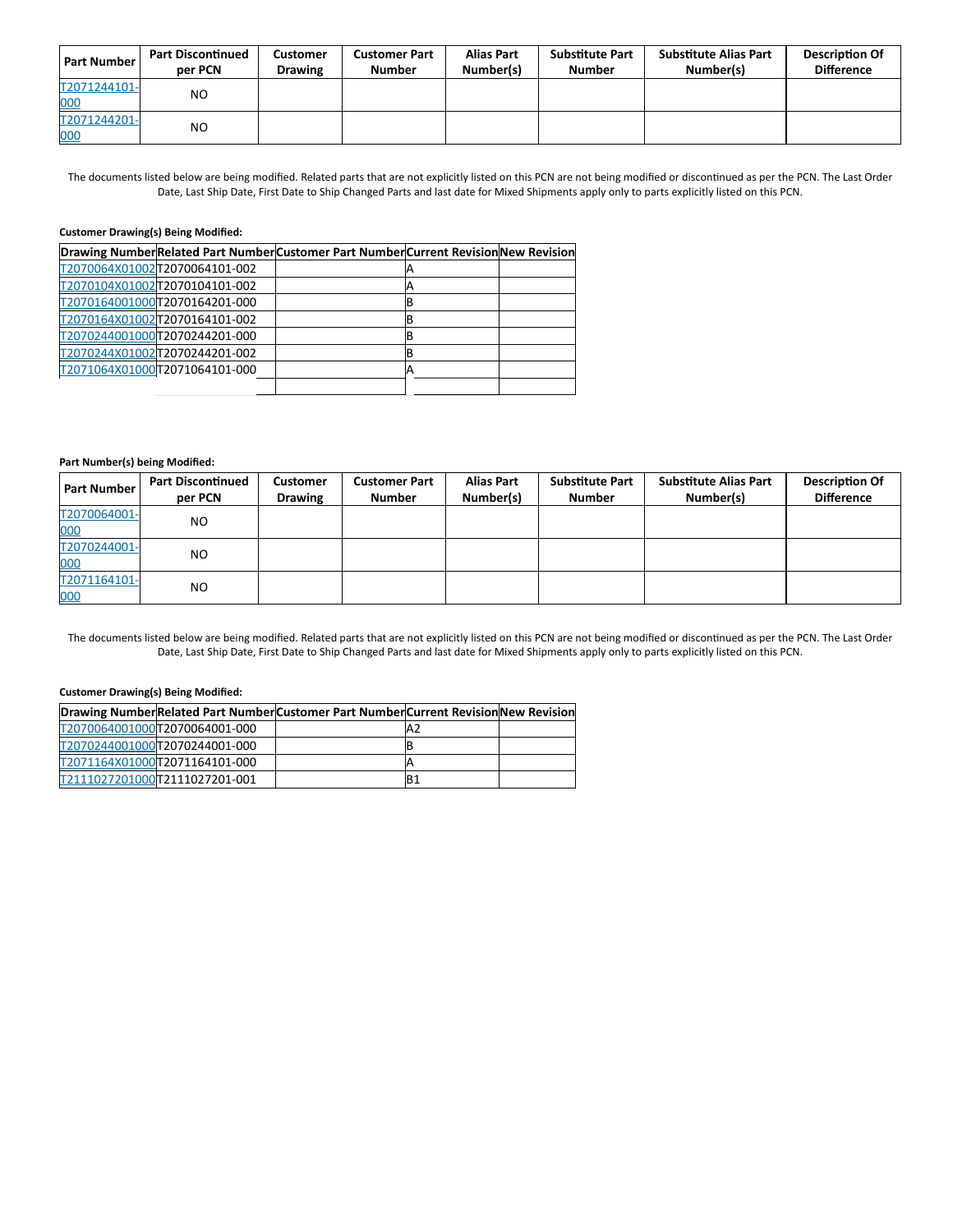

We, the undersigned, declare sole responsibility that the product to which this declaration relates is in conformity with essential and other relevant requirements given below.

PRIMARY DIRECTIVE CONFORMANCE THAT IS BEING DECLARED **Directive 2014/35/EU**

**Certificate Number: L71-0033**

COMPANY NAME, FULL POSTAL ADDRESS (INCLUDE COUNTRY OF ORIGIN AS THE ADDRESS): Sibas Electronics (Xiamen) Co., Ltd No. 823, No. 2 Fang Shan Road, Xiang An District, Xiamen City, Fujian Province

PRODUCT NAME OR DESCRIPTION OF PRODUCT: TRADE NAME, TYPE OR MODEL: Item Part Description HM-003 MALE INSERT HM-003 FEMALE INSERT HM-P12 MALE INSERT HM-P12 FEMALE INSERT HMN-PA2 MODULE INSERT HMN-PA3 MODULE INSERT H6BN MODULE FRAME 8 H6BN MALE MODULE FRAME 9 H6BN FEMALE MODULE FRAME H6BN FEMALE MODULE FRAME,2.5-6.0 H6BN MALE MODULE FRAME,6.0-6.0 12 H6BN FEMALE MODULE FRAME, 6.0-6.0 H6BN MALE MODULE FRAME, MATED WITH DYNAMIC H6BN FEMALE MODULE FRAME, MATED WITH DYNAMIC H6BN MALE MODULE FRAME, ENVISION H6BN FEMALE MODULE FRAME, ENVISION H10BN MODULE FRAME 18 H10BN MALE MODULE FRAME H10BN FEMALE MODULE FRAME 20 H10BN FEMALE MODULE FRAME, 2.5-6.0

Item Part No. Type Description T2070032101-000 HM-003-M T2070032201-000 HM-003-F T2070122101-000 HM-012-M T2070122201-000 HM-012-F T2111022301-000 HMN-PA2 T2111032301-000 HMN-PA3 T2070064001-000 H6BN-T2 T2070064101-000 H6BN-T2-M T2070064201-000 H6BN-T2-F T2070064203-000 H6BN-T2-F 2.5-6.0 T2070064102-000 H6BN-T2-M 6.0-6.0 T2070064202-000 H6BN-T2-F 6.0-6.0 T2070064101-002 H6BN-T2-M-HD T2070064201-002 H6BN-T2-F-HD T2070064101-008 H6BN-T2-M T2070064201-008 H6BN-T2-F T2070104001-000 H10BN-T3 T2070104101-000 H10BN-T3-M T2070104201-000 H10BN-T3-F T2070104203-000 H10BN-T3-F 2.5-6.0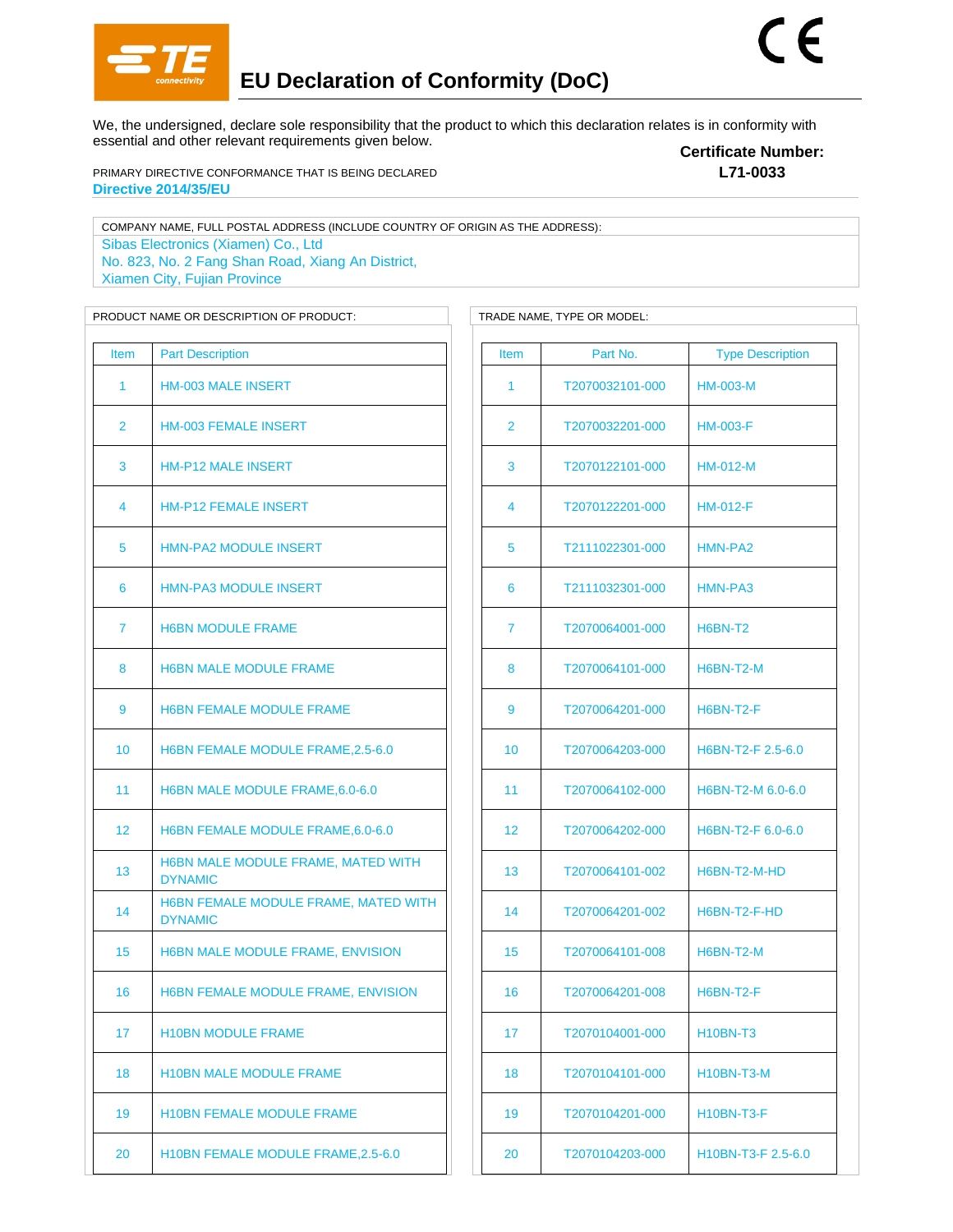| 21 | H10BN MALE MODULE FRAME, 6.0-6.0                               |
|----|----------------------------------------------------------------|
| 22 | H10BN FEMALE MODULE FRAME, 6.0-6.0                             |
| 23 | <b>H10BN MALE MODULE FRAME, MATED WITH</b><br><b>DYNAMIC</b>   |
| 24 | H10BN FEMALE MODULE FRAME, MATED<br><b>WITH DYNAMIC</b>        |
| 25 | H10BN MALE MODULE FRAME, ENVISION                              |
| 26 | <b>H10BN FEMALE MODULE FRAME, ENVISION</b>                     |
| 27 | <b>H16BN MODULE FRAME</b>                                      |
| 28 | <b>H16BN MALE MODULE FRAME</b>                                 |
| 29 | <b>H16BN FEMALE MODULE FRAME</b>                               |
| 30 | H16BN FEMALE MODULE FRAME, 2.5-6.0                             |
| 31 | H16BN MALE MODULE FRAME, 6.0-6.0                               |
| 32 | H16BN FEMALE MODULE FRAME, 6.0-6.0                             |
| 33 | H16BN MALE MODULE FRAME, MATED WITH<br><b>DYNAMIC</b>          |
| 34 | H16BN FEMALE MODULE FRAME, MATED<br><b>WITH DYNAMIC</b>        |
| 35 | H16BN MALE MODULE FRAME, ENVISION                              |
| 36 | <b>H16BN FEMALE MODULE FRAME, ENVISION</b>                     |
| 37 | <b>H24BN MODULE FRAME</b>                                      |
| 38 | <b>H24BN MALE MODULE FRAME</b>                                 |
| 39 | <b>H24BN FEMALE MODULE FRAME</b>                               |
| 40 | <b>H24BN MALE MODULE FRAME, MARK, NO</b><br>LOGO               |
| 41 | H24BN FEMALE MODULE FRAME, MARK, NO<br><b>LOGO</b>             |
| 42 | <b>H24BN FEMALE MODULE FRAME.2.5-6.0</b>                       |
| 43 | H24BN MALE MODULE FRAME, 6.0-6.0                               |
| 44 | H24BN FEMALE MODULE FRAME, 6.0-6.0                             |
| 45 | H24BN MALE MODULE FRAME, MATED WITH<br><b>DYNAMIC</b>          |
| 46 | <b>H24BN FEMALE MODULE FRAME, MATED</b><br><b>WITH DYNAMIC</b> |
| 47 | <b>H246BN MALE MODULE FRAME, ENVISION</b>                      |

| 21 | T2070104102-000 | H10BN-T3-M 6.0-6.0                           |
|----|-----------------|----------------------------------------------|
| 22 | T2070104202-000 | H10BN-T3-F 6.0-6.0                           |
| 23 | T2070104101-002 | H10BN-T3-M-HD                                |
| 24 | T2070104201-002 | H10BN-T3-F-HD                                |
| 25 | T2070104101-008 | <b>H10BN-T3-M</b>                            |
| 26 | T2070104201-008 | <b>H10BN-T3-F</b>                            |
| 27 | T2070164001-000 | <b>H16BN-T4</b>                              |
| 28 | T2070164101-000 | <b>H16BN-T4-M</b>                            |
| 29 | T2070164201-000 | <b>H16BN-T4-F</b>                            |
| 30 | T2070164203-000 | H16BN-T4-F 2.5-6.0                           |
| 31 | T2070164102-000 | H16BN-T4-M 6.0-6.0                           |
| 32 | T2070164202-000 | H16BN-T4-F 6.0-6.0                           |
| 33 | T2070164101-002 | H16BN-T4-M-HD                                |
| 34 | T2070164201-002 | H16BN-T4-F-HD                                |
| 35 | T2070164101-008 | <b>H16BN-T4-M</b>                            |
| 36 | T2070164201-008 | <b>H16BN-T4-F</b>                            |
| 37 | T2070244001-000 | <b>H24BN-T6</b>                              |
| 38 | T2070244101-000 | <b>H24BN-T6-M</b>                            |
| 39 | T2070244201-000 | <b>H24BN-T6-F</b>                            |
| 40 | T2070244101-001 | H <sub>24</sub> BN-T <sub>6</sub> -M         |
| 41 | T2070244201-001 | <b>H24BN-T6-F</b>                            |
| 42 | T2070244203-000 | H <sub>24</sub> BN-T <sub>6</sub> -F 2.5-6.0 |
| 43 | T2070244102-000 | H <sub>24</sub> BN-T <sub>6</sub> -M 6.0-6.0 |
| 44 | T2070244202-000 | H24BN-T6-F 6.0-6.0                           |
| 45 | T2070244101-002 | H24BN-T6-M-HD                                |
| 46 | T2070244201-002 | H <sub>24</sub> BN-T <sub>6</sub> -F-HD      |
| 47 | T2070244101-008 | <b>H24BN-T6-M</b>                            |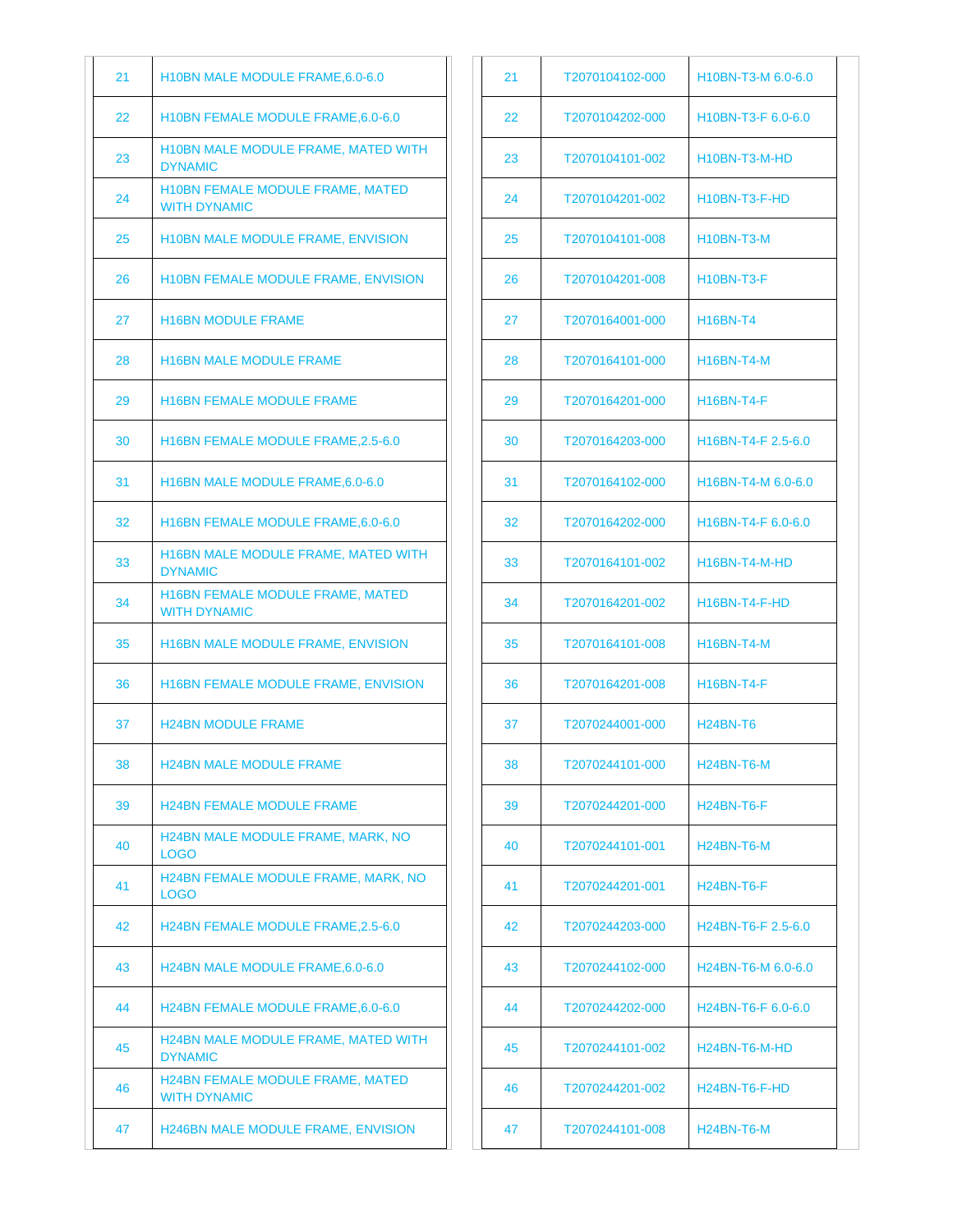| 48 | H24BN FEMALE MODULE FRAME, ENVISION                       |
|----|-----------------------------------------------------------|
| 49 | <b>H10A MALE MODULE FRAME, ZINC PLATED</b>                |
| 50 | <b>H10A MALE MODULE FRAME, NICKEL PLATED</b>              |
| 51 | H10A FEMALE MODULE FRAME, ZINC PLATED                     |
| 52 | <b>H10A FEMALE MODULE FRAME, NICKEL</b><br><b>PLATED</b>  |
| 53 | <b>HMN-001 MALE MODULE INSERT</b>                         |
| 54 | <b>HMN-001 MALE MODULE INSERT</b>                         |
| 55 | <b>HMN-D2 MALE MODULE INSERT 10-25</b>                    |
| 56 | HMN-D2 FEMALE MODULE INSERT 10-25                         |
| 57 | HMN-D2 MALE MODULE INSERT 10-25, NO TE<br><b>LOGO</b>     |
| 58 | HMN-D2 FEMALE MODULE INSERT 10-25, NO<br><b>TE LOGO</b>   |
| 59 | <b>HMN-D2 MALE MODULE INSERT 16-35</b>                    |
| 60 | <b>HMN-D2 FEMALE MODULE INSERT 16-35</b>                  |
| 61 | <b>HMN-S2 MALE MODULE INSERT 2.5-8</b>                    |
| 62 | <b>HMN-S2 FEMALE MODULE INSERT 2.5-8</b>                  |
| 63 | <b>HMN-S2 MALE MODULE INSERT 6-10</b>                     |
| 64 | <b>HMN-S2 FEMALE MODULE INSERT 6-10</b>                   |
| 65 | HMN-001 MALE MODULE INSERT, CRIMPING                      |
| 66 | HMN-001 MALE MODULE INSERT, CRIMPING,<br><b>NO LOGO</b>   |
| 67 | HMN-001 FEMALE MODULE INSERT,<br><b>CRIMPING</b>          |
| 68 | HMN-001 FEMALE MODULE INSERT.<br><b>CRIMPING, NO LOGO</b> |
| 69 | HMN-002 MALE MODULE INSERT, CRIMPING                      |
| 70 | HMN-002 MALE MODULE INSERT, CRIMPING,<br><b>NO LOGO</b>   |
| 71 | HMN-002 FEMALE MODULE INSERT,<br><b>CRIMPING</b>          |
| 72 | HMN-002 FEMALE MODULE INSERT,<br><b>CRIMPING, NO LOGO</b> |
| 73 | HMN-Q1 MALE MODULE INSERT 16A                             |
| 74 | HMN-Q2 MALE MODULE INSERT 10A                             |

| 48 | T2070244201-008 | H24BN-T6-F             |
|----|-----------------|------------------------|
| 49 | T2079104101-000 | <b>H10A-T1-M</b>       |
| 50 | T2079104101-001 | <b>H10A-T1-M</b>       |
| 51 | T2079104201-000 | H10A-T1-F              |
| 52 | T2079104201-001 | <b>H10A-T1-F</b>       |
| 53 | S2111012101-000 | <b>HMN-001-MD</b>      |
| 54 | S2111012201-000 | <b>HMN-001-FD</b>      |
| 55 | S2111022101-000 | <b>HMN-D2-M 10-25</b>  |
| 56 | S2111022201-000 | HMN-D2-F 10-25         |
| 57 | S2111022101-001 | HMN-D2-M               |
| 58 | S2111022201-001 | HMN-D2-F               |
| 59 | S2111024101-000 | <b>HMN-D2-MD 16-35</b> |
| 60 | S2111024201-000 | <b>HMN-D2-FD 16-35</b> |
| 61 | S2111023101-000 | HMN-S2-M 2.5-8         |
| 62 | S2111023201-000 | <b>HMN-S2-F 2.5-8</b>  |
| 63 | S2111025101-000 | <b>HMN-S2-MD 6-10</b>  |
| 64 | S2111025201-000 | <b>HMN-S2-FD 6-10</b>  |
| 65 | T2111013101-000 | HMN-001-MC             |
| 66 | T2111013101-001 | <b>HMN-001-MC</b>      |
| 67 | T2111013201-000 | <b>HMN-001-FC</b>      |
| 68 | T2111013201-001 | <b>HMN-001-FC</b>      |
| 69 | T2111020101-000 | <b>HMN-002-MC</b>      |
| 70 | T2111020101-001 | <b>HMN-002-MC</b>      |
| 71 | T2111020201-000 | <b>HMN-002-FC</b>      |
| 72 | T2111020201-001 | <b>HMN-002-FC</b>      |
| 73 | T2111027101-000 | HMN-Q1-M               |
| 74 | T2111027101-001 | HMN-Q2-M               |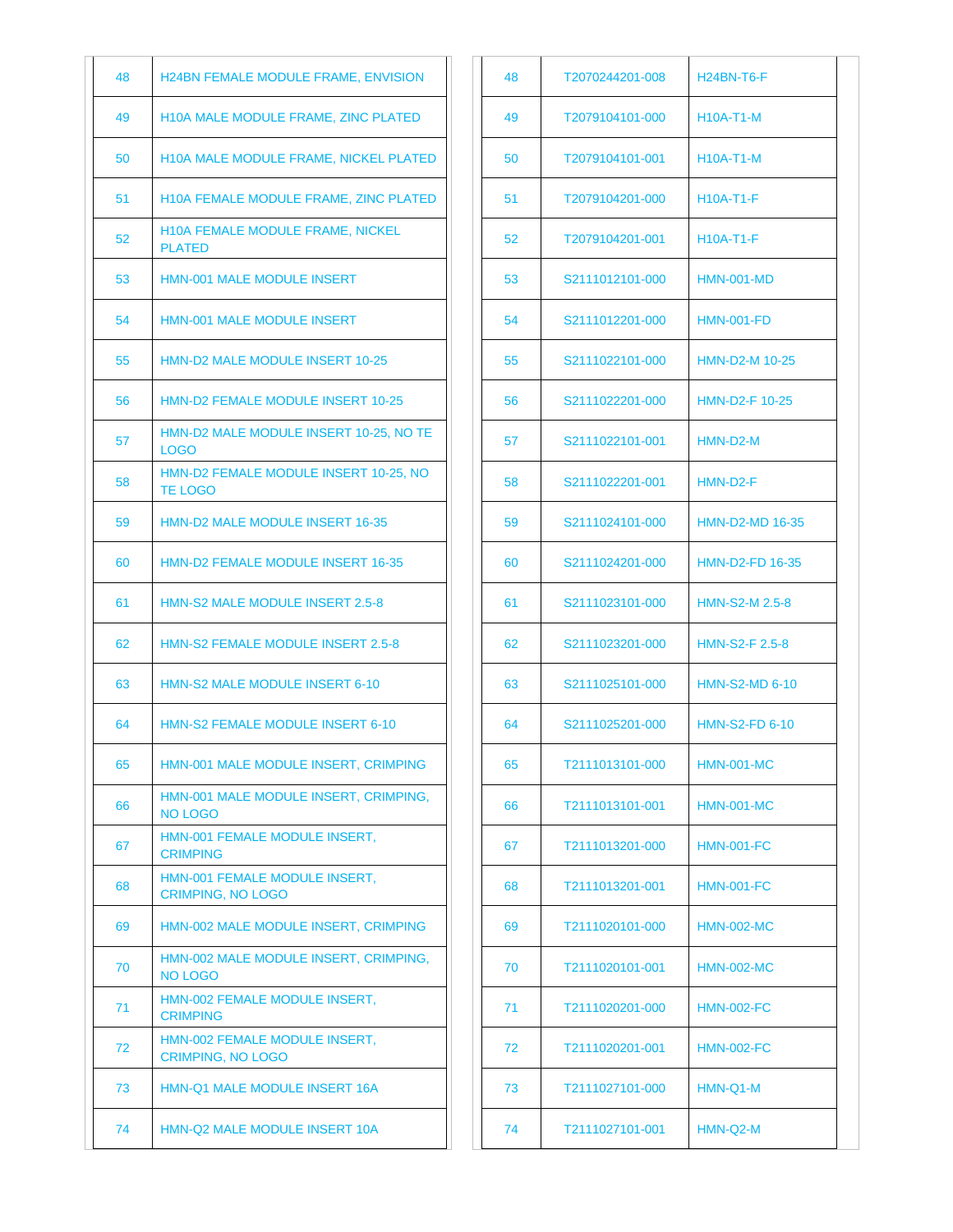| 75  | <b>HMN-Q3 MALE MODULE INSERT 5A</b>                                                          |
|-----|----------------------------------------------------------------------------------------------|
| 76  | HMN-Q MALE MODULE INSERT, NO LOGO                                                            |
| 77  | HMN-Q2 MALE MODULE INSERT 10A.<br>STAINLESS STEEL SCREW, ENVISION                            |
| 78  | HMN-Q2 MALE MODULE INSERT 10A                                                                |
| 79  | <b>HMN-Q3 MALE MODULE INSERT 5A</b>                                                          |
| 80  | HMN-Q1 FEMALE MODULE INSERT 16A                                                              |
| 81  | <b>HMN-Q2 FEMALE MODULE INSERT 10A</b>                                                       |
| 82  | <b>HMN-Q3 FEMALE MODULE INSERT 5A</b>                                                        |
| 83  | HMN-Q FEMALE MODULE INSERT, NO LOGO                                                          |
| 84  | HMN-Q2 FEMALE MODULE INSERT 10A,<br>STAINLESS STEEL SCREW, ENVISION                          |
| 85  | HMN-Q2 FEMALE MODULE INSERT 10A                                                              |
| 86  | <b>HMN-Q3 FEMALE MODULE INSERT 5A</b>                                                        |
| 87  | HMN-Q1 MALE MODULE INSERT 16A, METAL<br><b>LOCK BLOCK, STAINLESS STEEL SCREW</b>             |
| 88  | HMN-Q2 MALE MODULE INSERT 10A, METAL<br>LOCK BLOCK, STAINLESS STEEL SCREW                    |
| 89  | HMN-Q3 MALE MODULE INSERT 5A, METAL<br><b>LOCK BLOCK, STAINLESS STEEL SCREW</b>              |
| 90  | HMN-Q MALE MODULE INSERT, METAL LOCK<br><b>BLOCK, NO LOGO</b>                                |
| 91  | <b>HMN-Q2 MALE MODULE INSERT 10A</b>                                                         |
| 92  | HMN-Q1 FEMALE MODULE INSERT 16A.<br><b>METAL LOCK BLOCK, STAINLESS STEEL</b><br><b>SCREW</b> |
| 93  | HMN-Q2 FEMALE MODULE INSERT 10A.<br><b>METAL LOCK BLOCK, STAINLESS STEEL</b><br><b>SCREW</b> |
| 94  | HMN-Q3 FEMALE MODULE INSERT 5A, METAL<br><b>LOCK BLOCK, STAINLESS STEEL SCREW</b>            |
| 95  | HMN-Q FEMALE MODULE INSERT, METAL<br>LOCK BLOCK, NO LOGO                                     |
| 96  | <b>HMN-Q2 FEMALE MODULE INSERT 10A</b>                                                       |
| 97  | <b>HMN-D2 MALE MODULE INSERT</b>                                                             |
| 98  | <b>HMN-D2 FEMALE MODULE INSERT</b>                                                           |
| 99  | HMN-003 MALE MODULE INSERT                                                                   |
| 100 | HMN-003 MALE MODULE INSERT, NO LOGO                                                          |
| 101 | HMN-003 MALE MODULE INSERT, ENVISION                                                         |

| 75  | T2111027101-002 | HMN-Q3-M         |
|-----|-----------------|------------------|
| 76  | T2111027101-003 | HMN-Q-M, NO LOGO |
| 77  | T2111027101-008 | HMN-Q2-M         |
| 78  | T2111027101-701 | HMN-Q2-M         |
| 79  | T2111027101-702 | HMN-Q3-M         |
| 80  | T2111027201-000 | HMN-Q1-F         |
| 81  | T2111027201-001 | HMN-Q2-F         |
| 82  | T2111027201-002 | HMN-Q3-F         |
| 83  | T2111027201-003 | HMN-Q-F, NO LOGO |
| 84  | T2111027201-008 | HMN-Q2-F         |
| 85  | T2111027201-701 | HMN-Q2-F         |
| 86  | T2111027201-702 | HMN-Q3-F         |
| 87  | T2111027101-100 | HMN-Q1-M         |
| 88  | T2111027101-101 | HMN-Q2-M         |
| 89  | T2111027101-102 | HMN-Q3-M         |
| 90  | T2111027101-103 | HMN-Q-M          |
| 91  | T2111027101-201 | HMN-Q2-M         |
| 92  | T2111027201-100 | HMN-Q1-F         |
| 93  | T2111027201-101 | HMN-Q2-F         |
| 94  | T2111027201-102 | HMN-Q3-F         |
| 95  | T2111027201-103 | HMN-Q-F          |
| 96  | T2111027201-201 | HMN-Q2-F         |
| 97  | T2111028101-000 | HMN-D2-MC        |
| 98  | T2111028201-000 | HMN-D2-FC        |
| 99  | T2111032101-000 | <b>HMN-003-M</b> |
| 100 | T2111032101-002 | <b>HMN-003-M</b> |
| 101 | T2111032101-008 | <b>HMN-003-M</b> |
|     |                 |                  |

 $\overline{\phantom{a}}$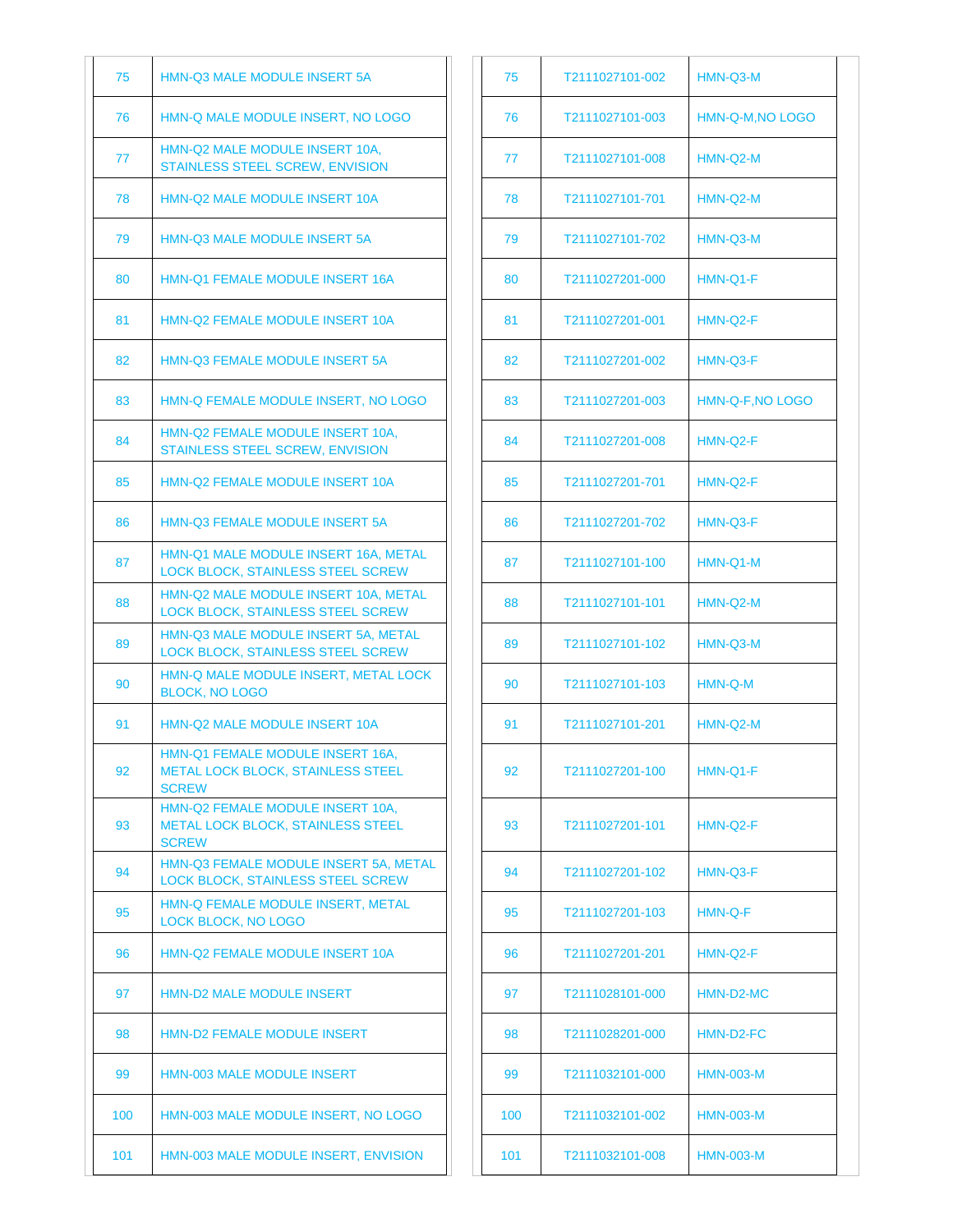| 102 | <b>HMN-003 FEMALE MODULE INSERT</b>              |
|-----|--------------------------------------------------|
| 103 | HMN-003 FEMALE MODULE INSERT, NO LOGO            |
| 104 | HMN-003 FEMALE MODULE INSERT.<br><b>ENVISION</b> |
| 105 | <b>HMN-004 MALE MODULE INSERT</b>                |
| 106 | HMN-004 MALE MODULE INSERT, ENVISION             |
| 107 | <b>HMN-004 FEMALE MODULE INSERT</b>              |
| 108 | HMN-004 FEMALE MODULE INSERT,<br><b>ENVISION</b> |
| 109 | <b>HMN-005 MALE INSERT</b>                       |
| 110 | <b>HMN-005 FEMALE INSERT</b>                     |
| 111 | <b>HMN-006 MALE MODULE INSERT</b>                |
| 112 | HMN-006 MALE MODULE INSERT, NO LOGO              |
| 113 | <b>HMN-006 FEMALE MODULE INSERT</b>              |
| 114 | HMN-006 FEMALE MODULE INSERT, NO LOGO            |
| 115 | HMN-006 MALE MODULE INSERT, HV                   |
| 116 | HMN-006 FEMALE MODULE INSERT, HV                 |
| 117 | <b>HMN-008 MALE MODULE INSERT</b>                |
| 118 | <b>HMN-008 FEMALE MODULE INSERT</b>              |
| 119 | <b>HMN-008 MALE MODULE INSERT 9-16</b>           |
| 120 | <b>HMN-008 MALE MODULE INSERT 8-15</b>           |
| 121 | <b>HMN-008 MALE MODULE INSERT S1</b>             |
| 122 | <b>HMN-008 MALE MODULE INSERT S2</b>             |
| 123 | <b>HMN-008 MALE MODULE INSERT S3</b>             |
| 124 | <b>HMN-008 FEMALE MODULE INSERT 9-16</b>         |
| 125 | <b>HMN-008 FEMALE MODULE INSERT 8-15</b>         |
| 126 | <b>HMN-008 FEMALE MODULE INSERT S1</b>           |
| 127 | HMN-008 FEMALE MODULE INSERT S2                  |
| 128 | <b>HMN-008 FEMALE MODULE INSERT S3</b>           |

| 102 | T2111032201-000 | <b>HMN-003-F</b>  |
|-----|-----------------|-------------------|
| 103 | T2111032201-002 | <b>HMN-003-F</b>  |
| 104 | T2111032201-008 | <b>HMN-003-F</b>  |
| 105 | T2111042101-000 | <b>HMN-004-M</b>  |
| 106 | T2111042101-008 | <b>HMN-004-M</b>  |
| 107 | T2111042201-000 | <b>HMN-004-F</b>  |
| 108 | T2111042201-008 | <b>HMN-004-F</b>  |
| 109 | T2110052101-000 | <b>HMN-005-MS</b> |
| 110 | T2110052201-000 | <b>HMN-005-FS</b> |
| 111 | T2111062101-000 | <b>HMN-006-M</b>  |
| 112 | T2111062101-001 | <b>HMN-006-M</b>  |
| 113 | T2111062201-000 | <b>HMN-006-F</b>  |
| 114 | T2111062201-001 | <b>HMN-006-F</b>  |
| 115 | T2111063101-000 | <b>HMN-006-PM</b> |
| 116 | T2111063201-000 | <b>HMN-006-PF</b> |
| 117 | T2111082101-000 | <b>HMN-008-M</b>  |
| 118 | T2111082201-000 | <b>HMN-008-F</b>  |
| 119 | T2111082101-100 | HMN-008-M 9-16    |
| 120 | T2111082101-200 | HMN-008-M 8-15    |
| 121 | T2111082001-T00 | <b>HMN-008-M</b>  |
| 122 | T2111082002-T00 | <b>HMN-008-M</b>  |
| 123 | T2111082003-T00 | <b>HMN-008-M</b>  |
| 124 | T2111082201-100 | HMN-008-F 9-16    |
| 125 | T2111082201-200 | HMN-008-F 8-15    |
| 126 | T2111083001-T00 | <b>HMN-008-F</b>  |
| 127 | T2111083002-T00 | <b>HMN-008-F</b>  |
| 128 | T2111083003-T00 | <b>HMN-008-F</b>  |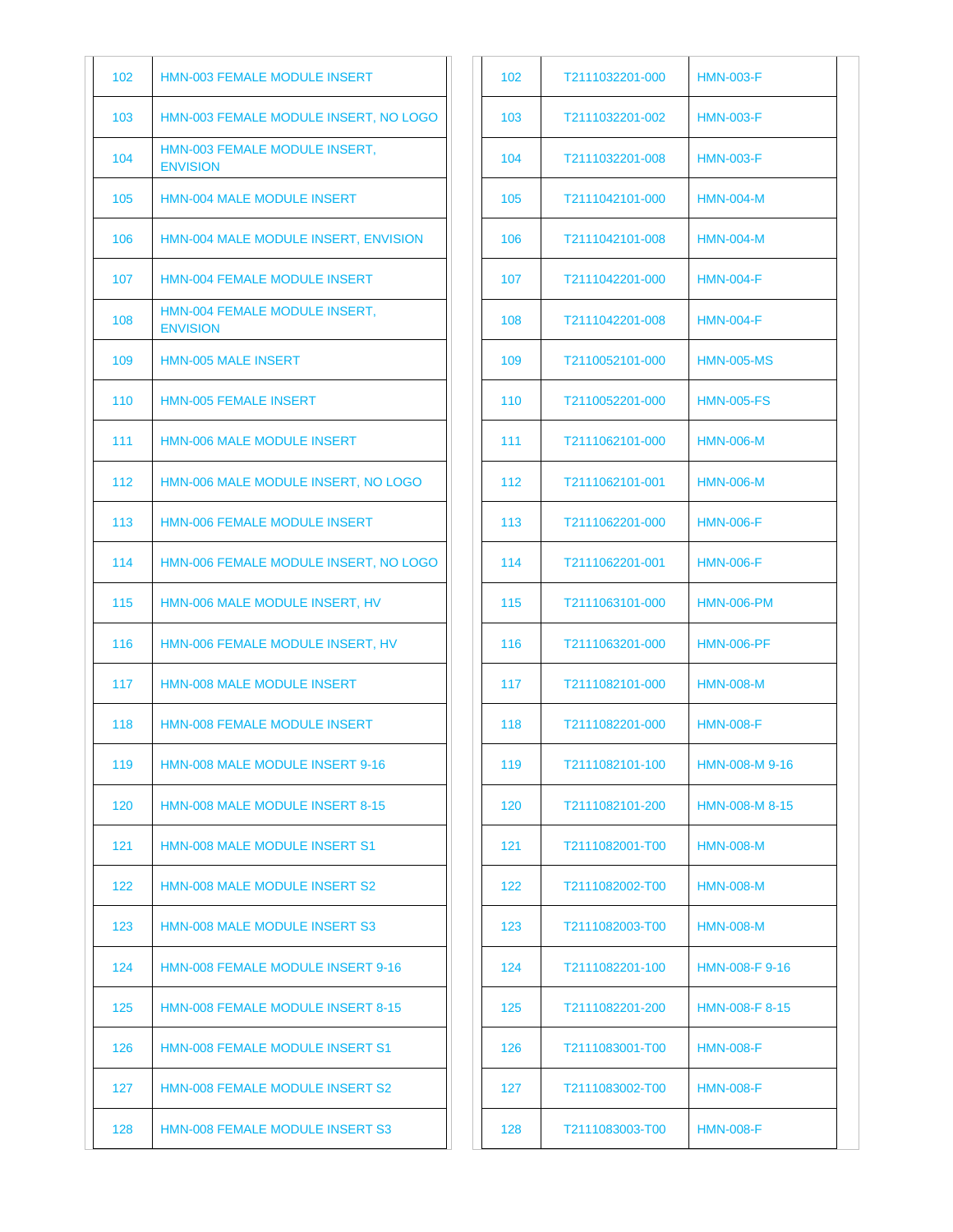| 129 | <b>HMN-009 MALE MODULE INSERT</b>                       |
|-----|---------------------------------------------------------|
| 130 | HMN-009 MALE MODULE INSERT, ENVISION                    |
| 131 | <b>HMN-009 FEMALE MODULE INSERT</b>                     |
| 132 | HMN-009 FEMALE MODULE INSERT,<br><b>ENVISION</b>        |
| 133 | <b>HMN-012 MALE MODULE INSERT</b>                       |
| 134 | HMN-012 MALE MODULE INSERT, NO LOGO                     |
| 135 | HMN-012 MALE MODULE INSERT, ENVISION                    |
| 136 | <b>HMN-012 FEMALE MODULE INSERT</b>                     |
| 137 | HMN-012 FEMALE MODULE INSERT, NO LOGO                   |
| 138 | HMN-012 FEMALE MODULE INSERT,<br><b>ENVISION</b>        |
| 139 | <b>HMN-017 MALE MODULE INSERT</b>                       |
| 140 | <b>HMN-017 FEMALE MODULE INSERT</b>                     |
| 141 | <b>HMN-020 MALE MODULE INSERT</b>                       |
| 142 | HMN-020 MALE MODULE INSERT, MARK A                      |
| 143 | HMN-020 MALE MODULE INSERT, MARK B                      |
| 144 | <b>HMN-020 FEMALE MODULE INSERT</b>                     |
| 145 | HMN-020 FEMALE MODULE INSERT, MARK A                    |
| 146 | HMN-020 FEMALE MODULE INSERT, MARK B                    |
| 147 | <b>HMN-025 MALE MODULE INSERT</b>                       |
| 148 | <b>HMN-025 FEMALE MODULE INSERT</b>                     |
| 149 | HMN-025 MALE MODULE INSERT 26-50                        |
| 150 | HMN-025 FEMALE MODULE INSERT 26-50                      |
| 151 | <b>HMN-70A MALE MODULE INSERT</b>                       |
| 152 | <b>HMN-70A FEMALE MODULE INSERT</b>                     |
| 153 | HMN-70A MALE MODULE INSERT, NO TE<br>LOGO               |
| 154 | HMN-70A FEMALE MODULE INSERT, NO TE<br>LOGO             |
| 155 | HMN-70A MALE MODULE INSERT, 6-16mm2,<br><b>ENVISION</b> |

| 129 | T2111092101-000 | <b>HMN-009-M</b>   |
|-----|-----------------|--------------------|
| 130 | T2111092101-008 | <b>HMN-009-M</b>   |
| 131 | T2111092201-000 | <b>HMN-009-F</b>   |
| 132 | T2111092201-008 | <b>HMN-009-F</b>   |
| 133 | T2111122101-000 | <b>HMN-012-M</b>   |
| 134 | T2111122101-001 | <b>HMN-012-M</b>   |
| 135 | T2111122101-008 | <b>HMN-012-M</b>   |
| 136 | T2111122201-000 | <b>HMN-012-F</b>   |
| 137 | T2111122201-001 | <b>HMN-012-F</b>   |
| 138 | T2111122201-008 | <b>HMN-012-F</b>   |
| 139 | T2111172101-000 | <b>HMN-017-M</b>   |
| 140 | T2111172201-000 | <b>HMN-017-F</b>   |
| 141 | T2111202101-000 | <b>HMN-020-M</b>   |
| 142 | T2111202101-A00 | <b>HMN-020-MA</b>  |
| 143 | T2111202101-B00 | <b>HMN-020-MB</b>  |
| 144 | T2111202201-000 | <b>HMN-020-F</b>   |
| 145 | T2111202201-A00 | <b>HMN-020-F A</b> |
| 146 | T2111202201-B00 | <b>HMN-020-F B</b> |
| 147 | T2111252101-000 | <b>HMN-025-M</b>   |
| 148 | T2111252201-000 | <b>HMN-025-F</b>   |
| 149 | T2111502101-000 | HMN-025-M 26-50    |
| 150 | T2111502201-000 | HMN-025-F 26-50    |
| 151 | S2111702101-000 | HMN-70A-M          |
| 152 | S2111702201-000 | HMN-70A-F          |
| 153 | S2111702101-001 | HMN-70A-M          |
| 154 | S2111702201-001 | <b>HMN-70A-F</b>   |
| 155 | S2111702101-008 | HMN-70A-M          |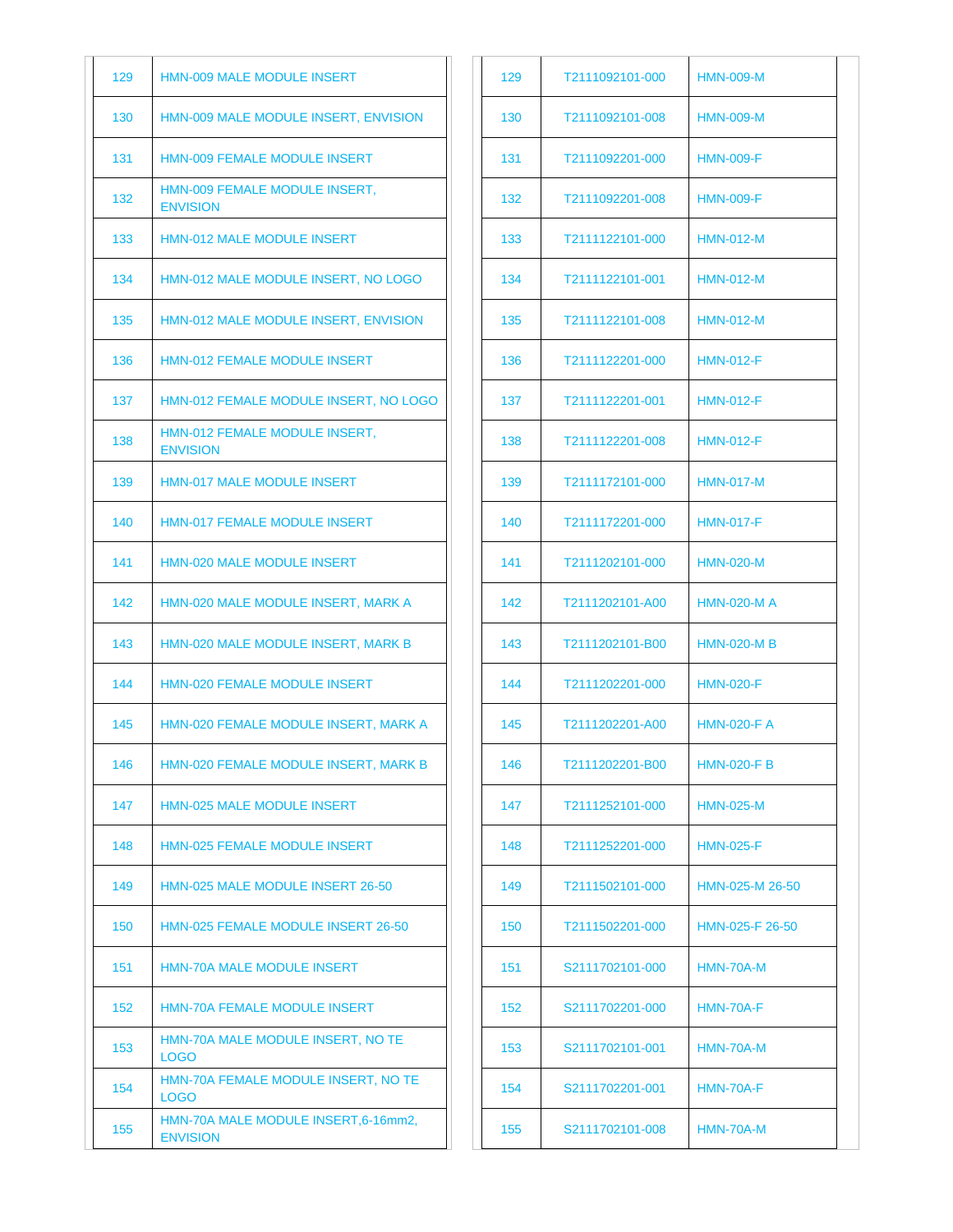| 156 | HMN-70A FEMALE MODULE INSERT, 6-16mm2,<br><b>ENVISION</b>                 |
|-----|---------------------------------------------------------------------------|
| 157 | <b>HMN-RJ45 MALE MODULE INSERT</b>                                        |
| 158 | HMN-RJ45 MALE MODULE INSERT, CRIMP                                        |
| 159 | <b>HMN-RJ45 FEMALE MODULE INSERT</b>                                      |
| 160 | <b>HMN-RJ45 FEMALE MODULE INSERT</b>                                      |
| 161 | HMN-USB MALE MODULE INSERT                                                |
| 162 | <b>HMN-USB FEMALE MODULE INSERT</b>                                       |
| 163 | HMN-DM BLIND MODULE FRAME                                                 |
| 164 | HMN-DM BLIND MODULE FRAME, NO LOGO                                        |
| 165 | HMN-DM, BLIND MODULE FRAME, ENVISION                                      |
| 166 | H6BP-T2-M DOCKING FRAME, FLOATING                                         |
| 167 | H6BP-T2-F. DOCKING FRAME, FIXED                                           |
| 168 | H10BP-T3-M DOCKING FRAME, FLOATING                                        |
| 169 | H10BP-T3-F, DOCKING FRAME, FIXED                                          |
| 170 | H16BP-T4-M DOCKING FRAME, FLOATING                                        |
| 171 | H16BP-T4-F. DOCKING FRAME, FIXED                                          |
| 172 | H24BP-T6-M DOCKING FRAME, FLOATING                                        |
| 173 | H24BP-T6-F, DOCKING FRAME, FIXED                                          |
| 174 | HMN-009 MALE MODULE INSERT, W/O D-Sub<br><b>MALE MODULE</b>               |
| 175 | HMN-009 FEMALE MODULE INSERT, W/O D-<br><b>Sub FEMALE MODULE</b>          |
| 176 | <b>D-Sub 9PIN MALE MODULE</b>                                             |
| 177 | <b>D-SUB 9Pin FEMALE MODULE</b>                                           |
| 178 | <b>H10A MALE MODULE FRAME, MATED WITH</b><br>DYNAMIC, BLACK NICKEL PLATED |
| 179 | H10A FEMALE MODULE FRAME, MATED WITH<br>DYNAMIC, BLACK NICKEL PLATED      |
| 180 | <b>HMN-3/4 FEMALE MODULE INSERT</b>                                       |
| 181 | <b>HMN-3/4 MALE MODULE INSERT</b>                                         |
| 182 | <b>HMN-D3-2/6 MALE MODULE INSERT</b>                                      |

| 156 | S2111702201-008 | HMN-70A-F           |
|-----|-----------------|---------------------|
| 157 | T2113000101-000 | HMN-RJ45-M          |
| 158 | T2113000101-100 | HMN-RJ45-MC         |
| 159 | T2113000201-000 | HMN-RJ45-F          |
| 160 | T2113001201-000 | HMN-RJ45-F          |
| 161 | T2114000101-000 | <b>HMN-USB-M</b>    |
| 162 | T2114000201-000 | <b>HMN-USB-F</b>    |
| 163 | T3110009902-000 | <b>HMN-DM</b>       |
| 164 | T3110009902-001 | <b>HMN-DM</b>       |
| 165 | T3110009902-008 | <b>HMN-DM</b>       |
| 166 | T2071064101-000 | H6BP-T2-M           |
| 167 | T2071064201-000 | H6BP-T2-F           |
| 168 | T2071104101-000 | <b>H10BP-T3-M</b>   |
| 169 | T2071104201-000 | <b>H10BP-T3-F</b>   |
| 170 | T2071164101-000 | <b>H16BP-T4-M</b>   |
| 171 | T2071164201-000 | <b>H16BP-T4-F</b>   |
| 172 | T2071244101-000 | $H24BP-T6-M$        |
| 173 | T2071244201-000 | H24BP-T6-F          |
| 174 | T2111092100-000 | <b>HMN-009-M</b>    |
| 175 | T2111092200-000 | <b>HMN-009-F</b>    |
| 176 | T2111092003-000 | D-Sub-09, M         |
| 177 | T2111092004-000 | D-Sub-09, F         |
| 178 | T2079104101-002 | <b>H10A-T1-M-HD</b> |
| 179 | T2079104201-002 | $H10A-T1-F-HD$      |
| 180 | T2111342201-000 | <b>HMN-3/4-F</b>    |
| 181 | T2111342101-000 | $HMN-3/4-M$         |
| 182 | T2115032101-000 | <b>HMN-D3-2/6-M</b> |